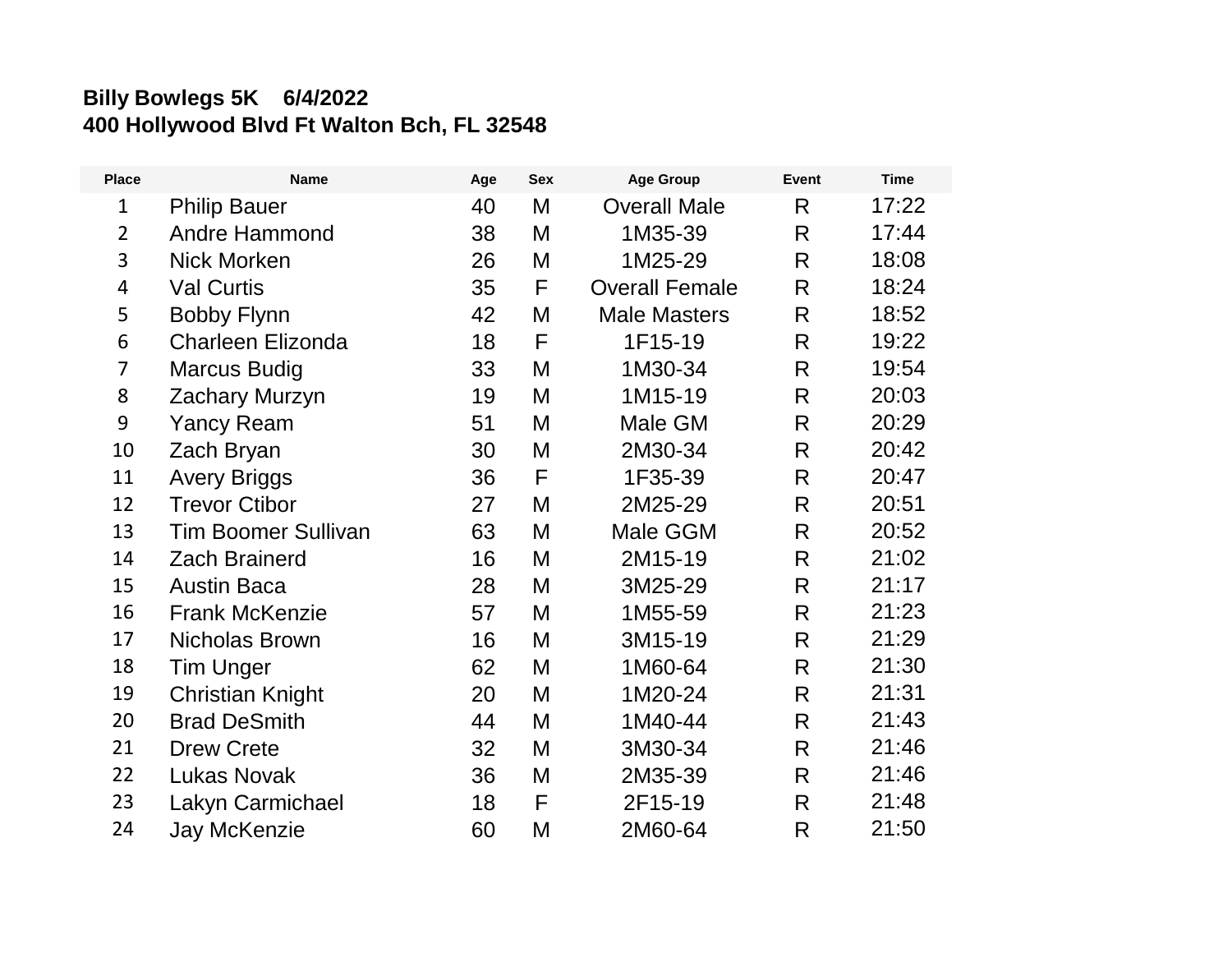| <b>Place</b> | <b>Name</b>               | Age | <b>Sex</b> | <b>Age Group</b>      | <b>Event</b>       | <b>Time</b> |
|--------------|---------------------------|-----|------------|-----------------------|--------------------|-------------|
| 25           | <b>Dexter Saver</b>       | 35  | M          | 3M35-39               | R                  | 21:54       |
| 26           | <b>Sheridan Ames</b>      | 61  | M          | 3M60-64               | $\mathsf{R}$       | 21:55       |
| 27           | <b>Allen Miller</b>       | 50  | M          | 1M50-54               | $\mathsf{R}$       | 22:05       |
| 28           | <b>Nathan Holmes</b>      | 18  | M          |                       | $\mathsf{R}$       | 22:16       |
| 29           | <b>Brandon Nelson</b>     | 36  | M          |                       | R                  | 22:17       |
| 30           | <b>Bryce Ray</b>          | 19  | M          |                       | $\mathsf{R}$       | 22:20       |
| 31           | <b>Martin Novak</b>       | 40  | M          | 2M40-44               | $\mathsf{R}$       | 22:22       |
| 32           | <b>Josh Rutledge</b>      | 33  | M          |                       | $\mathsf{R}$       | 22:34       |
| 33           | <b>Sydney Sailors</b>     | 32  | F          | 1F30-34               | $\mathsf{R}$       | 22:38       |
| 34           | Delilah Jucha             | 10  | F          | 1F10-14               | R                  | 22:45       |
| 35           | <b>April Brookhart</b>    | 41  | F          | <b>Female Masters</b> | $\mathsf{R}$       | 22:47       |
| 36           | <b>Brian Liesveld</b>     | 45  | M          | 1M45-49               | $\mathsf{R}$       | 23:07       |
| 37           | Mia Jucha                 | 10  | F          | 2F10-14               | $\mathsf{R}$       | 23:19       |
| 38           | <b>Christopher Cooper</b> | 30  | M          |                       | R                  | 23:26       |
| 39           | Brian Halmaghi            | 63  | M          |                       | $\mathsf{R}$       | 24:01       |
| 40           | Robert Hayden             | 45  | M          | 2M45-49               | R                  | 24:11       |
| 41           | <b>Collen Heath</b>       | 39  | F          | 2F35-39               | $\mathsf{R}$       | 24:15       |
| 42           | <b>Parker Gregory</b>     | 13  | M          | 1M10-14               | $\mathsf{R}% _{T}$ | 24:19       |
| 43           | <b>Frank Fabozzi</b>      | 59  | M          | 2M55-59               | R                  | 24:24       |
| 44           | Gianna Paul               | 23  | F          | 1F20-24               | R                  | 24:25       |
| 45           | <b>Ceasar Diaz</b>        | 24  | M          | 2M20-24               | R                  | 24:30       |
| 46           | <b>Brandon Gonzalez</b>   | 20  | M          | 3M20-24               | $\mathsf{R}$       | 24:32       |
| 47           | Donna Harris              | 53  | F          | Female GM             | R                  | 24:33       |
| 48           | <b>Rachael Meyer</b>      | 36  | F          | 3F35-39               | $\mathsf{R}$       | 24:36       |
| 49           | <b>Mary Steele</b>        | 40  | F          | 1F40-44               | $\mathsf{R}$       | 24:54       |
| 50           | <b>Aaron Bradley</b>      | 48  | M          | 3M45-49               | R                  | 25:06       |
| 51           | Andrea Korenek            | 42  | F          | 2F40-44               | $\mathsf{R}$       | 25:23       |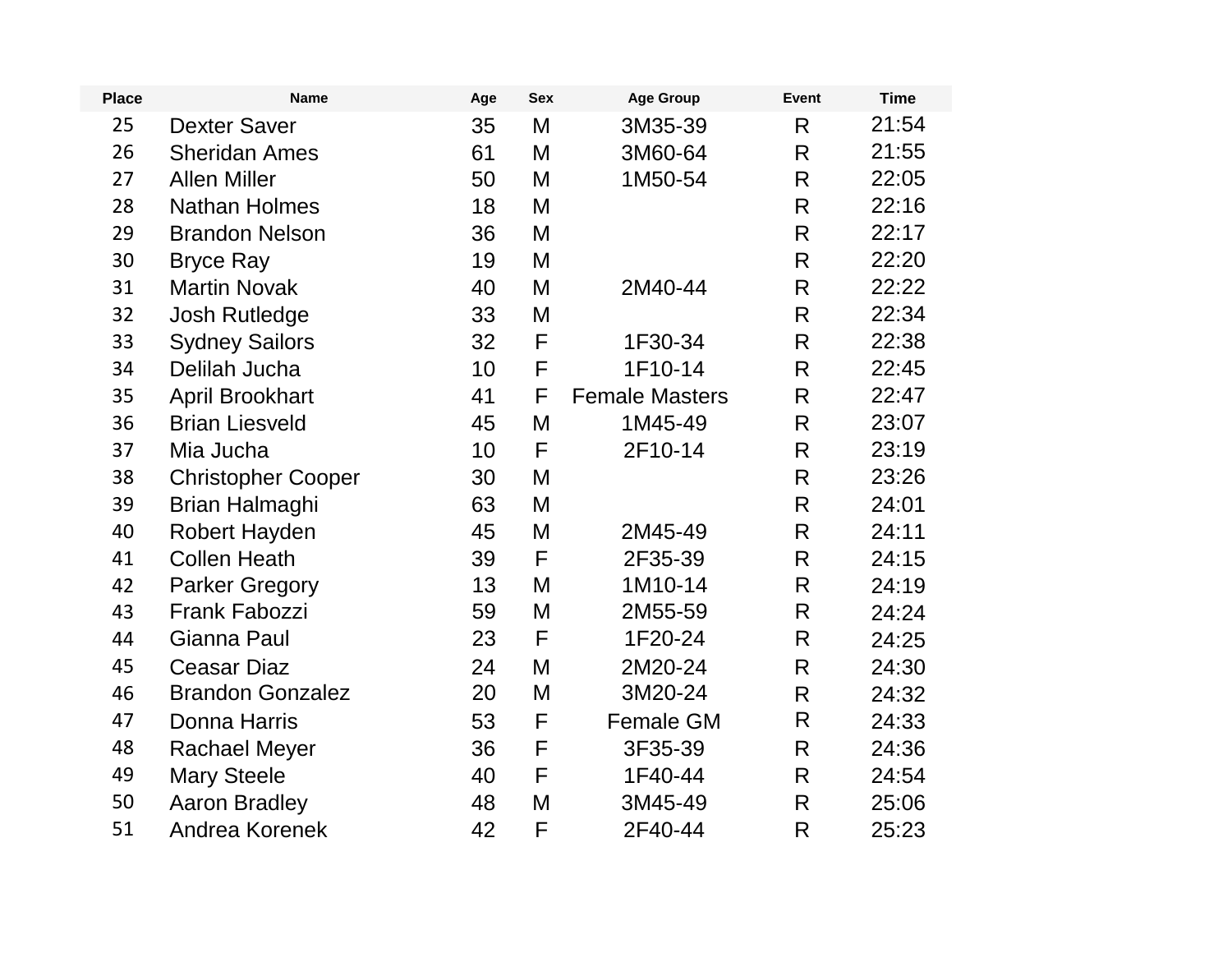| <b>Place</b> | <b>Name</b>                  | Age             | <b>Sex</b>  | <b>Age Group</b>  | <b>Event</b>       | <b>Time</b> |
|--------------|------------------------------|-----------------|-------------|-------------------|--------------------|-------------|
| 52           | Joslyn Jucha                 | 12 <sub>2</sub> | F           | 3F10-14           | R                  | 25:25       |
| 53           | <b>Kelsea Brown</b>          | 27              | F           | 1F25-29           | R                  | 25:53       |
| 54           | <b>Matthew Murzyn</b>        | 21              | M           |                   | $\mathsf{R}$       | 25:58       |
| 55           | <b>Mike Superman Million</b> | 67              | M           | 1M65-69           | $\mathsf{R}% _{T}$ | 26:23       |
| 56           | <b>Tim Dreyer</b>            | 58              | M           | 3M55-59           | $\mathsf R$        | 26:38       |
| 57           | Lauren Desjardin             | 29              | $\mathsf F$ | 2F25-29           | $\mathsf{R}$       | 26:39       |
| 58           | <b>Terry Wiemer</b>          | 68              | M           | 2M65-69           | $\mathsf{R}$       | 26:48       |
| 59           | <b>Erin Liesveld</b>         | 40              | F           | 3F40-44           | $\mathsf{R}$       | 26:55       |
| 60           | <b>Joe Walker</b>            | 76              | M           | 1M75-79           | R                  | 26:58       |
| 61           | <b>Daniel Franklin</b>       | 56              | M           |                   | R                  | 26:59       |
| 62           | <b>Gregory Howard</b>        | 26              | M           |                   | R                  | 27:03       |
| 63           | Joseph LaSalvia              | 27              | M           |                   | $\mathsf{R}$       | 27:07       |
| 64           | <b>Steve Curtis</b>          | 57              | M           |                   | $\mathsf{R}$       | 27:08       |
| 65           | <b>Marcus Banker</b>         | 9               | M           | 1M0-9             | R                  | 27:12       |
| 66           | T Rutledge                   | 66              | M           | 3M65-69           | $\mathsf{R}$       | 27:13       |
| 67           | <b>John Banker</b>           | 37              | M           |                   | R                  | 27:15       |
| 68           | <b>Jared Smallwood</b>       | 36              | M           |                   | R                  | 27:23       |
| 69           | Diane Coe                    | 66              | F           | <b>Female GGM</b> | $\mathsf{R}% _{T}$ | 27:29       |
| 70           | <b>Karissa Gunter</b>        | 39              | $\mathsf F$ |                   | R                  | 27:36       |
| 71           | <b>Rick Deckert</b>          | 49              | M           |                   | $\mathsf{R}$       | 27:37       |
| 72           | <b>Nick Kern</b>             | 74              | M           | 1M70-74           | $\mathsf{R}$       | 27:39       |
| 73           | <b>Stephanie Curtis</b>      | 56              | F           | 1F55-59           | R                  | 27:45       |
| 74           | <b>Danielle Prestia</b>      | 35              | F           |                   | R                  | 27:49       |
| 75           | <b>Ben Williams</b>          | 11              | M           | 2M10-14           | $\mathsf R$        | 28:10       |
| 76           | <b>Michael Massey</b>        | 41              | M           | 3M40-44           | $\mathsf{R}$       | 28:13       |
| 77           | <b>Dave Perkins</b>          | 56              | M           |                   | R                  | 28:29       |
| 78           | Jeremy Shoemaker             | 42              | M           |                   | $\mathsf{R}$       | 28:39       |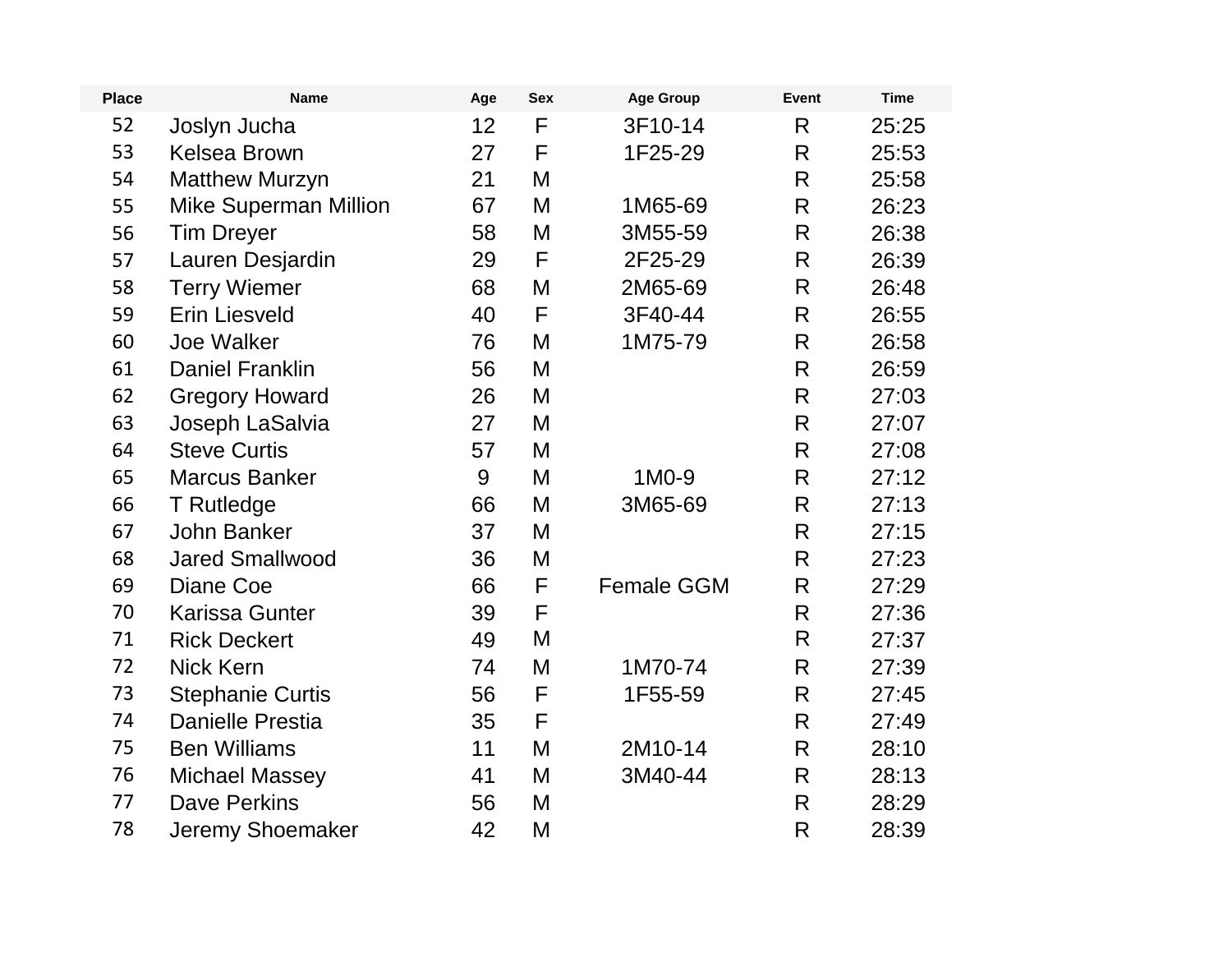| <b>Place</b> | <b>Name</b>                 | Age | <b>Sex</b> | <b>Age Group</b> | Event              | <b>Time</b> |
|--------------|-----------------------------|-----|------------|------------------|--------------------|-------------|
| 79           | Johnny Richardson           | 44  | F          |                  | R                  | 28:56       |
| 80           | <b>Cadence Garza</b>        | 11  | F          |                  | $\mathsf{R}$       | 28:58       |
| 81           | Michael Schnaolenberg       | 37  | M          |                  | R                  | 29:01       |
| 82           | Eric VanDerMolen            | 38  | M          |                  | $\mathsf{R}$       | 29:11       |
| 83           | <b>Heather Zahn</b>         | 57  | F          | 2F55-59          | $\mathsf{R}% _{T}$ | 29:13       |
| 84           | <b>Lauren Beers</b>         | 38  | F          |                  | $\mathsf{R}$       | 29:21       |
| 85           | <b>Cindy Brainerd</b>       | 47  | F          | 1F45-49          | $\mathsf{R}$       | 29:22       |
| 86           | Lance Jorgensen             | 76  | M          | 2M75-79          | $\mathsf{R}$       | 29:25       |
| 87           | <b>Valerie Hein</b>         | 55  | F          | 3F55-59          | R                  | 29:35       |
| 88           | <b>Gretchen Gosselin</b>    | 32  | F          | 2F30-34          | $\mathsf{R}$       | 29:43       |
| 89           | Angie Campbell              | 42  | F          |                  | $\mathsf{R}$       | 29:44       |
| 90           | Jamie Lynn Wilson           | 38  | F          |                  | R                  | 29:50       |
| 91           | <b>Iris Stelle</b>          | 10  | F          |                  | $\mathsf{R}$       | 29:55       |
| 92           | <b>Kim Henderson</b>        | 56  | F          |                  | $\mathsf{R}$       | 30:02       |
| 93           | <b>Mercedes Lane</b>        | 26  | F          | 3F25-29          | R                  | 30:04       |
| 94           | <b>Jordan Stone</b>         | 31  | F          | 3F30-34          | $\mathsf{R}$       | 30:07       |
| 95           | <b>Katherine Richardson</b> | 41  | F          |                  | $\mathsf{R}$       | 30:17       |
| 96           | Dave Miller                 | 72  | M          | 2M70-74          | R                  | 30:32       |
| 97           | <b>Joel House</b>           | 63  | M          |                  | R                  | 30:32       |
| 98           | <b>Kim McQuat</b>           | 52  | F          | 1F50-54          | $\mathsf{R}$       | 30:42       |
| 99           | <b>Sylvia Smith</b>         | 65  | F          | 1F65-69          | R                  | 30:45       |
| 100          | <b>Paul Ramsey</b>          | 39  | M          |                  | $\mathsf{R}$       | 30:48       |
| 101          | <b>James Trump</b>          | 28  | M          |                  | $\mathsf{R}$       | 30:51       |
| 102          | <b>Charles Mooney</b>       | 60  | M          |                  | $\mathsf{R}$       | 30:56       |
| 103          | <b>Cas Henderson</b>        | 40  | M          |                  | $\mathsf{R}$       | 31:02       |
| 104          | <b>Bill Prestridge</b>      | 38  | M          |                  | $\mathsf{R}$       | 31:07       |
| 105          | Jennifer Prestridge         | 39  | F          |                  | $\mathsf{R}$       | 31:08       |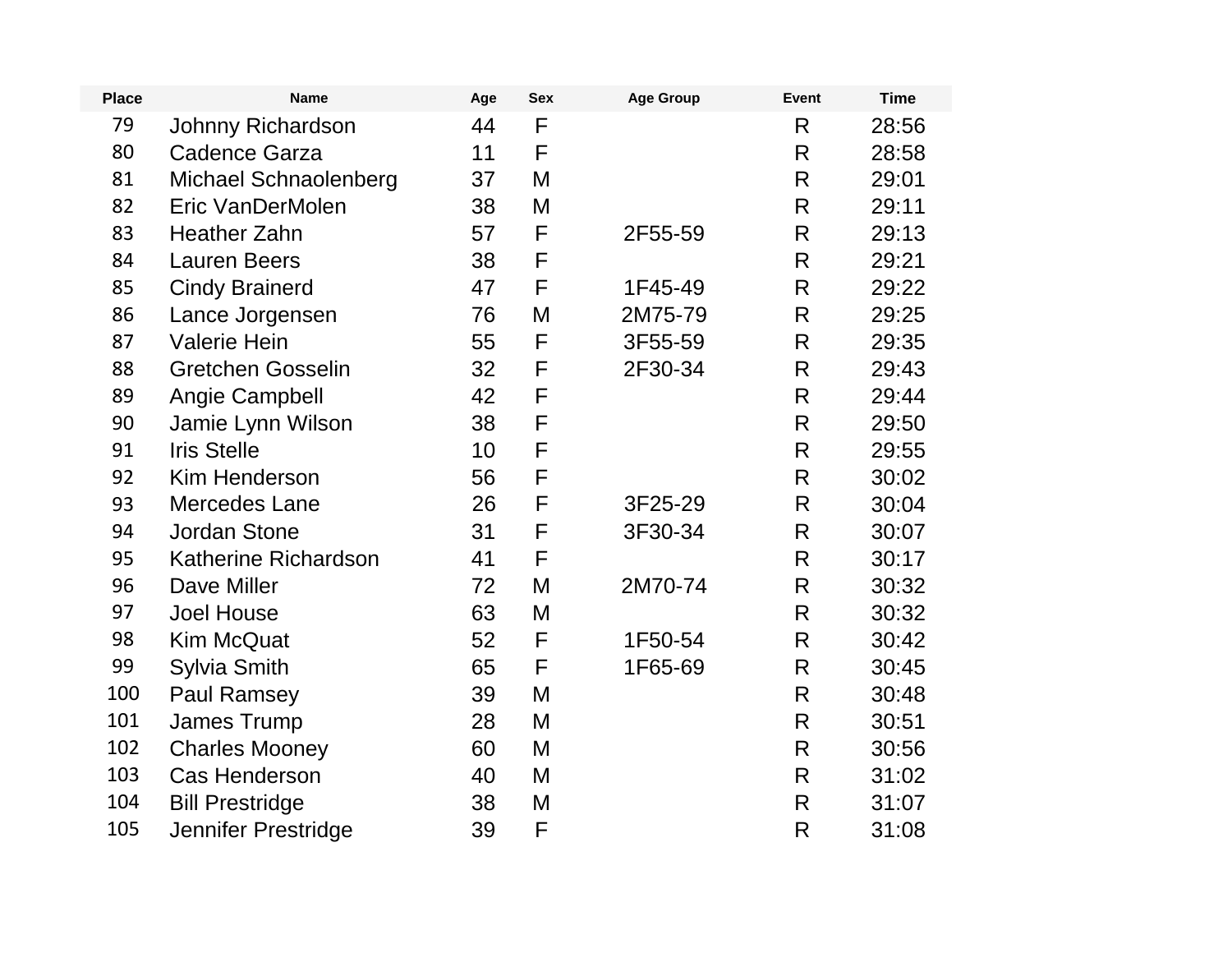| <b>Place</b> | <b>Name</b>              | Age | <b>Sex</b> | <b>Age Group</b>      | <b>Event</b>       | <b>Time</b> |
|--------------|--------------------------|-----|------------|-----------------------|--------------------|-------------|
| 106          | Fiona Kerrigan           | 12  | F          |                       | $\mathsf{R}$       | 31:09       |
| 107          | John Icenhour            | 53  | M          | 2M50-54               | $\mathsf{R}$       | 31:14       |
| 108          | <b>Karlee Goeres</b>     | 32  | F          |                       | R                  | 31:18       |
| 109          | <b>Jonathan Goeres</b>   | 34  | M          |                       | $\mathsf{R}$       | 31:19       |
| 110          | <b>Carl LeBouef</b>      | 62  | M          |                       | $\mathsf{R}$       | 31:23       |
| 111          | <b>Scott Neuser</b>      | 63  | M          |                       | R                  | 31:25       |
| 112          | <b>Stephanie Butler</b>  | 35  | F          |                       | $\mathsf{R}$       | 31:27       |
| 113          | <b>Travis Knoll</b>      | 38  | M          |                       | R                  | 31:31       |
| 114          | <b>Scott Hoxie</b>       | 56  | M          | <b>Overall Male</b>   | W                  | 31:39       |
| 115          | <b>Cheryl Wolfe</b>      | 62  | F          | <b>Overall Female</b> | W                  | 31:49       |
| 116          | <b>Jay Flint</b>         | 62  | M          |                       | R                  | 31:56       |
| 117          | <b>Tina Engle</b>        | 50  | F          | 2F50-54               | R                  | 31:58       |
| 118          | <b>Cheryl Mack</b>       | 67  | F          | 2F65-69               | $\mathsf{R}$       | 31:59       |
| 119          | <b>Kermit Coe</b>        | 74  | M          | 3M70-74               | $\mathsf{R}% _{T}$ | 32:00       |
| 120          | Andrea Jackson           | 56  | F          |                       | R                  | 32:30       |
| 121          | <b>Mary Howard</b>       | 21  | F          | 2F20-24               | $\mathsf{R}$       | 32:43       |
| 122          | <b>Chris Puckett</b>     | 46  | M          |                       | $\mathsf{R}$       | 32:44       |
| 123          | <b>Finley Woods</b>      | 26  | M          |                       | R                  | 32:51       |
| 124          | <b>Bill Christie</b>     | 75  | M          | 3M75-79               | $\mathsf{R}$       | 32:56       |
| 125          | Lisa Unger               | 54  | F          | 3F50-54               | $\mathsf{R}% _{T}$ | 33:02       |
| 126          | Don Borough              | 49  | M          |                       | R                  | 33:04       |
| 127          | <b>Gina Didier</b>       | 57  | F          |                       | $\mathsf{R}$       | 33:49       |
| 128          | <b>Emily Carter</b>      | 35  | F          |                       | $\mathsf{R}$       | 34:16       |
| 129          | <b>Donald Carter</b>     | 35  | M          |                       | R                  | 34:17       |
| 130          | <b>Alexander DeSmith</b> | 8   | M          | 2M0-9                 | R                  | 34:28       |
| 131          | <b>Susan DeSmith</b>     | 41  | F          |                       | $\mathsf{R}$       | 34:42       |
| 132          | Valeria Rehl             | 58  | F          |                       | R                  | 34:42       |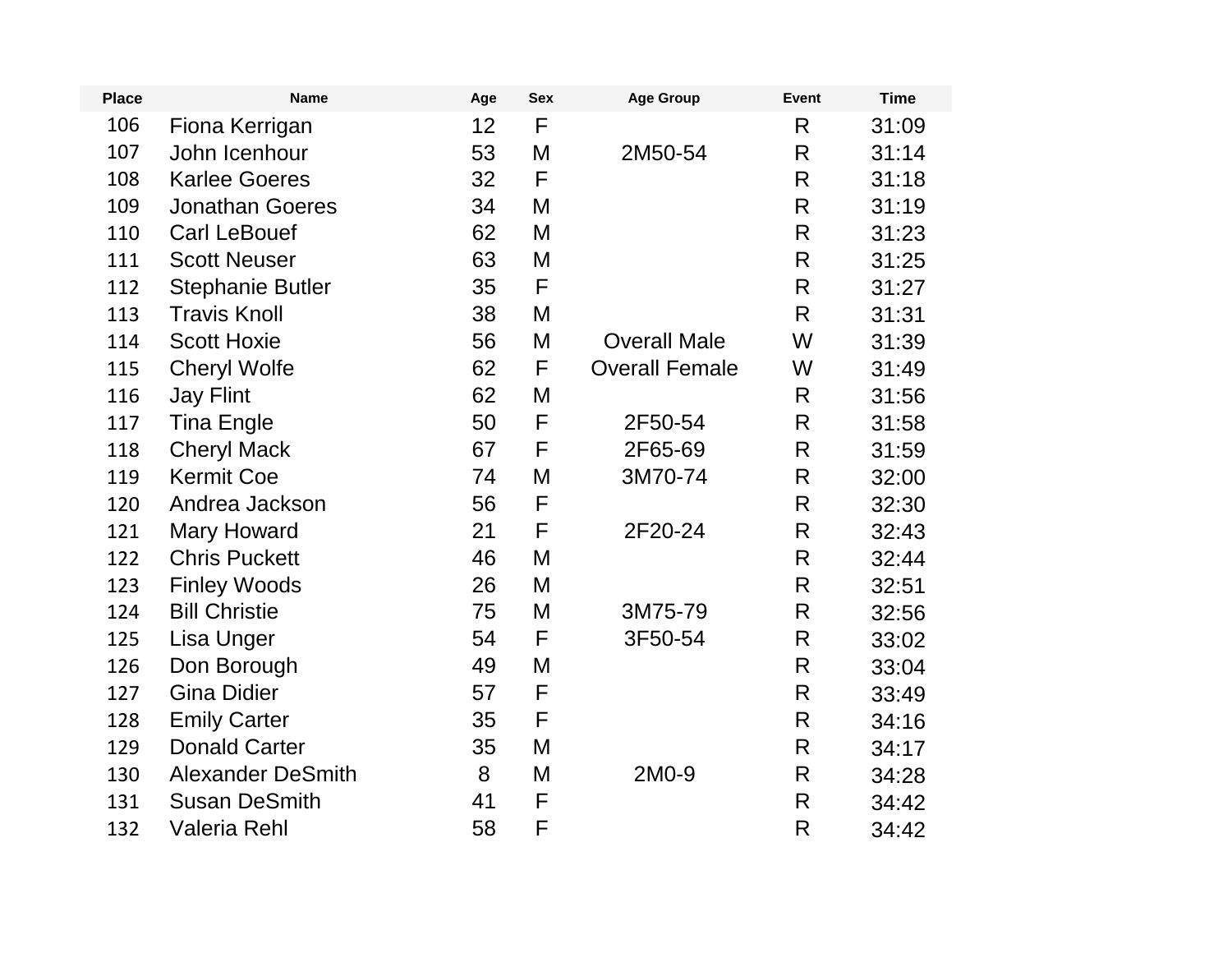| <b>Place</b> | <b>Name</b>              | Age | <b>Sex</b>  | <b>Age Group</b> | <b>Event</b>       | <b>Time</b> |
|--------------|--------------------------|-----|-------------|------------------|--------------------|-------------|
| 133          | <b>Jon Willliams</b>     | 40  | Μ           |                  | $\mathsf{R}$       | 34:48       |
| 134          | <b>James Anderson</b>    | 55  | Μ           |                  | R                  | 34:58       |
| 135          | <b>Jaris Buehler</b>     | 34  | F           |                  | $\mathsf{R}% _{T}$ | 35:04       |
| 136          | <b>Christopher Grant</b> | 43  | M           |                  | $\mathsf{R}$       | 35:08       |
| 137          | <b>Julie Green</b>       | 48  | F           | 2F45-49          | R                  | 35:31       |
| 138          | <b>Kimberly Miller</b>   | 47  | F           | 3F45-49          | R                  | 35:32       |
| 139          | Chip Chamberlain         | 73  | M           |                  | $\mathsf{R}$       | 35:35       |
| 140          | Donna Pink               | 54  | F           | 2 Female         | W                  | 35:56       |
| 141          | <b>Keith Rivers</b>      | 62  | M           |                  | R                  | 36:04       |
| 142          | <b>Rosa Mueller</b>      | 65  | $\mathsf F$ | 3F65-69          | $\mathsf{R}% _{T}$ | 36:09       |
| 143          | Joanna Borawski          | 37  | F           |                  | R                  | 36:12       |
| 144          | <b>Cathy Alley</b>       | 65  | F           | 3 Female         | W                  | 36:17       |
| 145          | <b>Greg Noble</b>        | 58  | Μ           | 2 Male           | W                  | 36:18       |
| 146          | <b>Elizabeth DeSmith</b> | 14  | F           |                  | R                  | 36:18       |
| 147          | <b>Stormi Campbell</b>   | 30  | F           |                  | R                  | 36:39       |
| 148          | <b>Jackie Spiller</b>    | 46  | F           |                  | $\mathsf{R}% _{T}$ | 36:42       |
| 149          | <b>Charles London</b>    | 70  | M           |                  | $\mathsf{R}$       | 36:43       |
| 150          | <b>Vincent Borrman</b>   | 36  | Μ           |                  | R                  | 37:01       |
| 151          | <b>Carln Stafford</b>    | 33  | F           |                  | $\mathsf{R}$       | 37:02       |
| 152          | <b>Josh Liesveld</b>     | 22  | M           |                  | R                  | 37:05       |
| 153          | Angela Reinke            | 35  | F           |                  | $\mathsf{R}$       | 37:21       |
| 154          | Anna Klepser             | 45  | F           |                  | $\mathsf{R}$       | 37:38       |
| 155          | Amanda Hamilton          | 53  | F           |                  | W                  | 37:50       |
| 156          | Joseph Hill              | 59  | M           | 3 Male           | W                  | 37:52       |
| 157          | Amanda Brunson           | 31  | F           |                  | $\mathsf{R}$       | 38:01       |
| 158          | Dale Eiriksson           | 65  | M           |                  | $\mathsf{R}$       | 38:43       |
| 159          | Rachel Kerrigan          | 43  | F           |                  | R                  | 38:44       |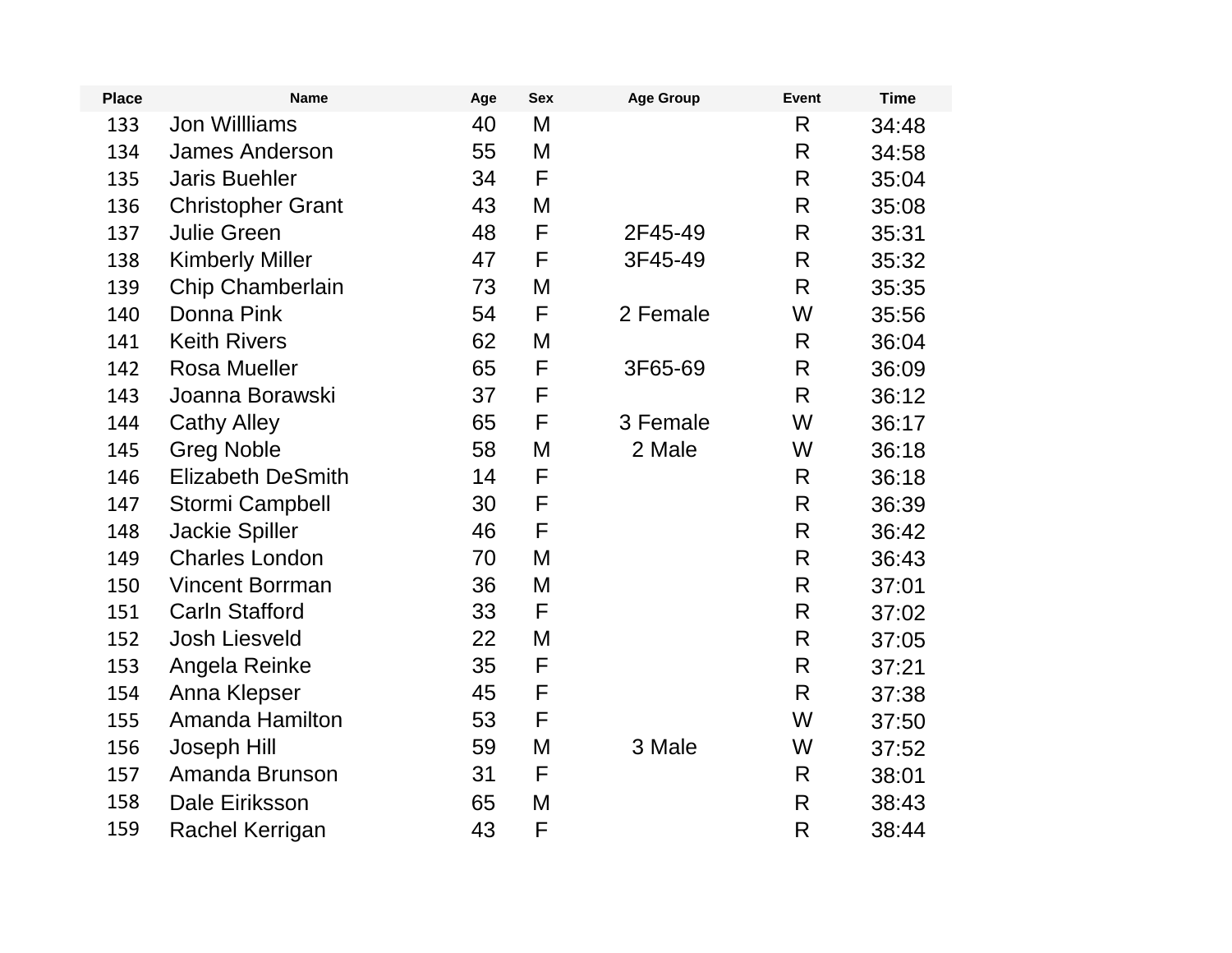| <b>Place</b> | <b>Name</b>              | Age            | <b>Sex</b>  | <b>Age Group</b>   | Event | <b>Time</b> |
|--------------|--------------------------|----------------|-------------|--------------------|-------|-------------|
| 160          | <b>Stephaine Webster</b> | 36             | F           |                    | R     | 38:44       |
| 161          | <b>Melissa McLellan</b>  | 30             | F           |                    | R     | 38:47       |
| 162          | Jill Wofsey              | 58             | $\mathsf F$ | 4 Female           | W     | 38:52       |
| 163          | <b>Rosie Ortiz</b>       | 45             | F           |                    | R     | 38:59       |
| 164          | <b>Bonnie Leith</b>      | 55             | F           |                    | R     | 38:59       |
| 165          | <b>Wendy Kidd</b>        | 55             | $\mathsf F$ |                    | R     | 39:06       |
| 166          | <b>Nicole Partacz</b>    | 31             | F           |                    | R     | 39:07       |
| 167          | <b>Bre Ring</b>          | 57             | F           | 5 Female           | W     | 39:13       |
| 168          | <b>Belinda McLeod</b>    | 48             | F           |                    | R     | 39:14       |
| 169          | Jacob Hanson             | 20             | M           |                    | R     | 39:23       |
| 170          | <b>BANDIT</b>            | $\overline{0}$ | B           |                    | B     | 39:28       |
| 171          | <b>Adam Peake</b>        | 51             | M           | 3M50-54            | R     | 39:33       |
| 172          | <b>Susie Frazier</b>     | 60             | F           | 1F60-64            | R     | 40:04       |
| 173          | <b>Pheobe Madry</b>      | 53             | F           |                    | R     | 40:07       |
| 174          | <b>Sharon Carter</b>     | 49             | F           |                    | R     | 41:13       |
| 175          | <b>Dennis Samac</b>      | 62             | M           |                    | R     | 41:17       |
| 176          | <b>Maddie Wasson</b>     | 8              | F           | 1F <sub>0</sub> -9 | R.    | 41:27       |
| 177          | Samantha Wasson          | 31             | F           |                    | R     | 41:27       |
| 178          | <b>Paul Sims</b>         | 58             | M           | 4 Male             | W     | 41:29       |
| 179          | <b>Bob Matheson</b>      | 73             | M           | 5 Male             | W     | 41:33       |
| 180          | Joan Foreman             | 80             | F           | 1F80+              | R     | 41:52       |
| 181          | <b>Adriana Linton</b>    | 54             | F           |                    | R     | 41:56       |
| 182          | <b>Geneviene Baldwin</b> | $\overline{7}$ | F           | 2F0-9              | R     | 42:05       |
| 183          | <b>Holly Gagne</b>       | 25             | F           |                    | R     | 42:08       |
| 184          | <b>Ben Baldwin</b>       | 42             | M           |                    | R     | 42:08       |
| 185          | <b>Victoria Bradley</b>  | 53             | F           |                    | R     | 42:10       |
| 186          | <b>Heather Larabee</b>   | 52             | F           |                    | R     | 42:11       |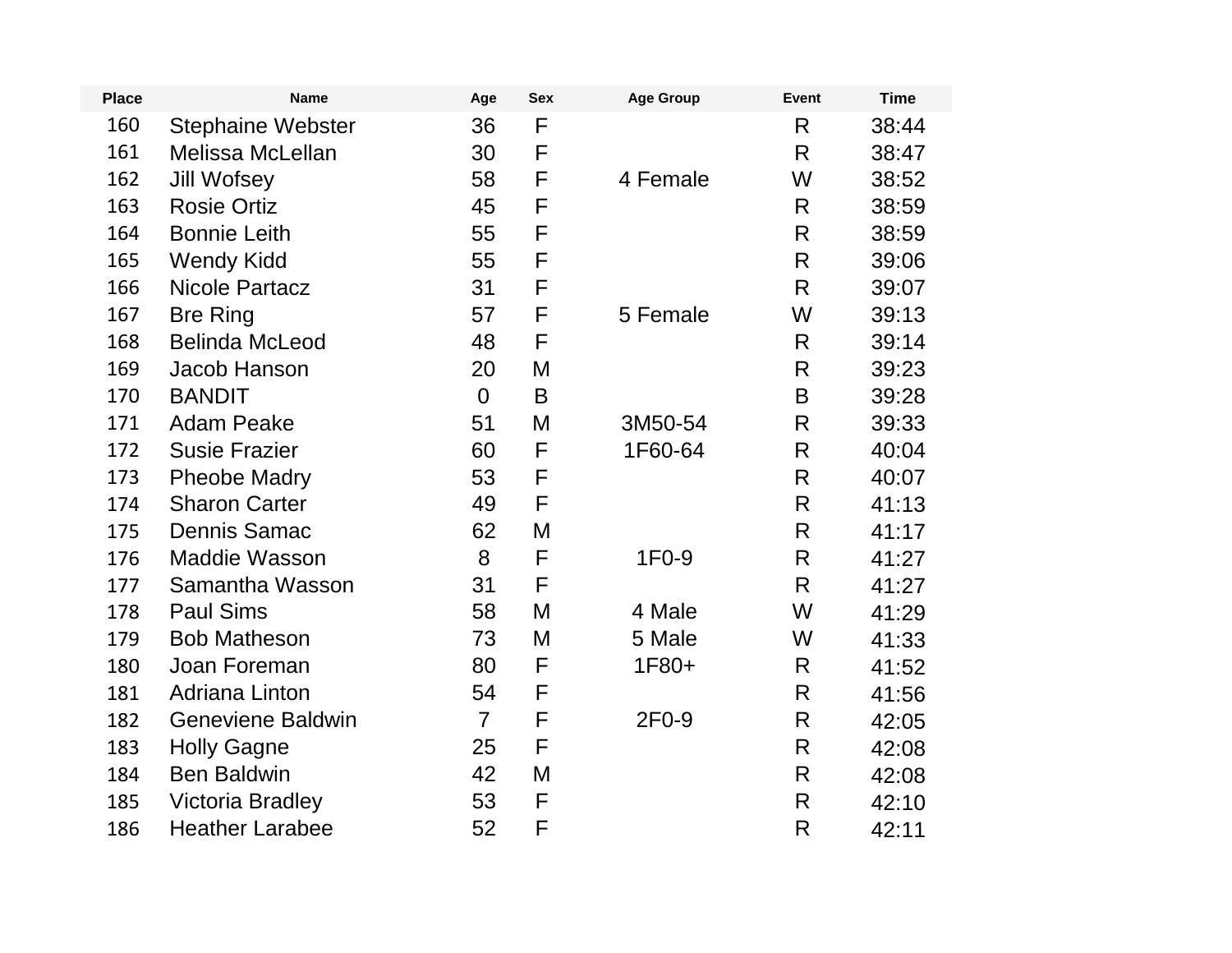| <b>Place</b> | <b>Name</b>                 | Age | <b>Sex</b> | <b>Age Group</b> | Event        | <b>Time</b> |
|--------------|-----------------------------|-----|------------|------------------|--------------|-------------|
| 187          | <b>Bob Glover</b>           | 63  | M          |                  | R            | 42:23       |
| 188          | Nancy Mann                  | 76  | F          | 1F75-79          | R            | 42:38       |
| 189          | Linda Cunningham            | 53  | F          |                  | R            | 42:42       |
| 190          | Stephanie Gagliano          | 43  | F          |                  | W            | 42:47       |
| 191          | <b>Brandy Mobley</b>        | 32  | F          |                  | R            | 43:03       |
| 192          | <b>Trey Horton</b>          | 59  | M          |                  | $\mathsf{R}$ | 43:27       |
| 193          | Laura Coale                 | 44  | F          |                  | R            | 43:35       |
| 194          | Angie Blake                 | 38  | F          |                  | R            | 43:35       |
| 195          | <b>Brandy Zmek</b>          | 57  | F          |                  | $\mathsf{R}$ | 43:51       |
| 196          | Jasmine Vandermolen         | 31  | F          |                  | R.           | 44:05       |
| 197          | Julie Cucuzzella            | 56  | F          |                  | R            | 44:10       |
| 198          | <b>Keith Jowers</b>         | 76  | M          |                  | $\mathsf{R}$ | 44:28       |
| 199          | <b>Ruth Edwards</b>         | 39  | F          |                  | W            | 44:32       |
| 200          | Jennifer Cabra              | 49  | F          |                  | W            | 44:33       |
| 201          | LaCrystal Donson            | 41  | F          |                  | W            | 44:33       |
| 202          | <b>Charity Schnadenberg</b> | 38  | F          |                  | R            | 44:46       |
| 203          | <b>Chance Schnadenberg</b>  | 12  | M          | 3M10-14          | R            | 44:46       |
| 204          | <b>Gail Broxon</b>          | 55  | F          |                  | R            | 45:13       |
| 205          | <b>Cynthia Boyer</b>        | 53  | F          |                  | W            | 45:28       |
| 206          | <b>Kate Weathers</b>        | 33  | F          |                  | R.           | 45:30       |
| 207          | <b>Laurah Rhodes</b>        | 52  | F          |                  | W            | 46:20       |
| 208          | <b>Rachelle Waltz</b>       | 50  | F          |                  | W            | 46:20       |
| 209          | <b>Alyson Garza</b>         | 44  | F          |                  | R            | 46:53       |
| 210          | <b>Jessica Shoemaker</b>    | 41  | F          |                  | R.           | 47:01       |
| 211          | <b>Joes Segraves</b>        | 79  | M          |                  | W            | 47:43       |
| 212          | <b>Bob Sciretta</b>         | 78  | M          |                  | W            | 47:59       |
| 213          | <b>Martn Lebouef</b>        | 59  | M          |                  | W            | 48:59       |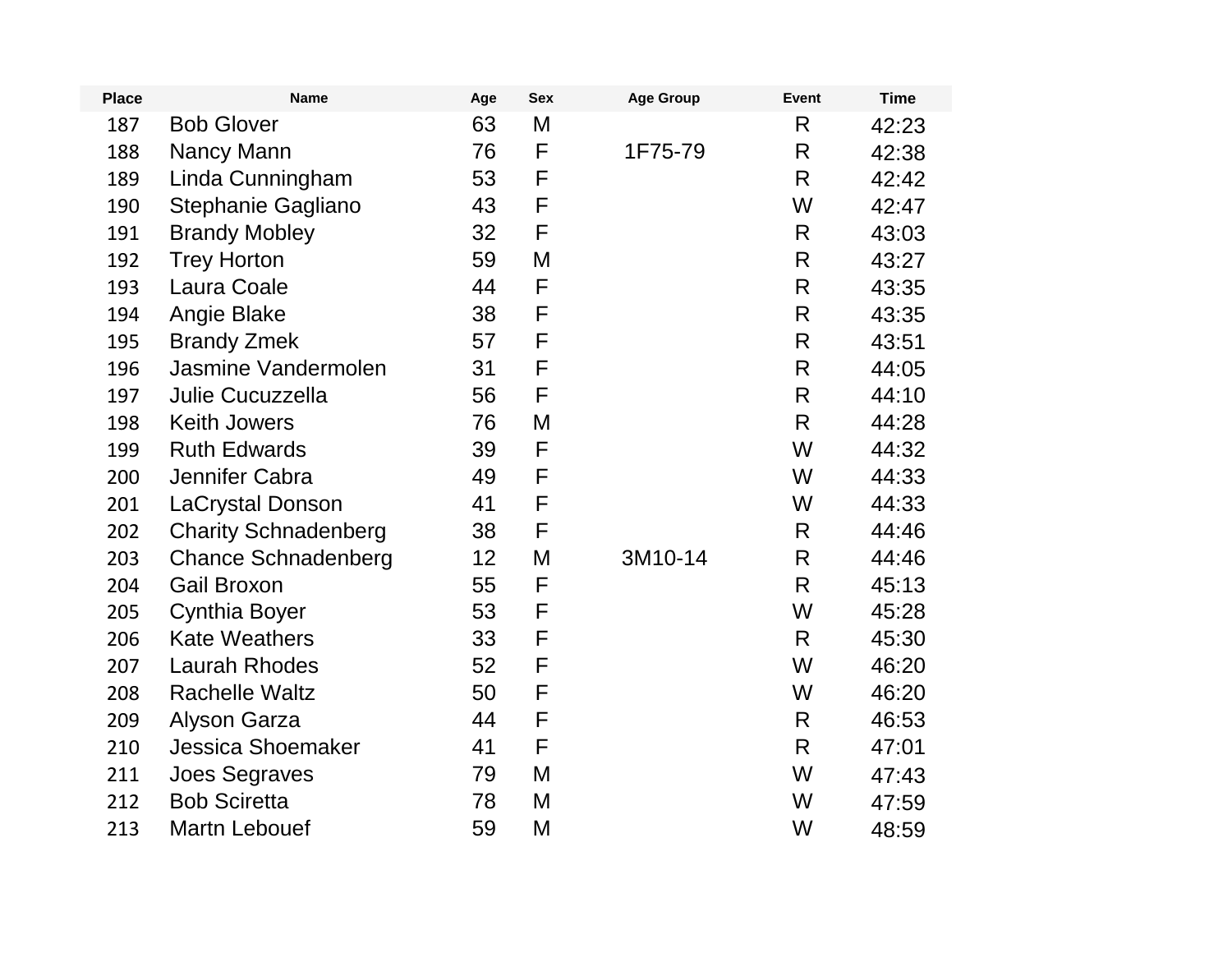| <b>Place</b> | <b>Name</b>           | Age | <b>Sex</b> | <b>Age Group</b> | <b>Event</b> | <b>Time</b> |
|--------------|-----------------------|-----|------------|------------------|--------------|-------------|
| 214          | <b>Kimberlie Birr</b> | 34  | F          |                  | R            | 49:15       |
| 215          | Saylem Henderson      | 37  | F          |                  | W            | 49:18       |
| 216          | <b>Brookyn Atwell</b> | 8   | F          |                  | W            | 49:36       |
| 217          | <b>Ashlee Puckett</b> | 40  | F          |                  | W            | 49:37       |
| 218          | <b>Lorie Puckett</b>  | 41  | F          |                  | W            | 49:37       |
| 219          | Warren Kerrigan       | 42  | M          |                  | R            | 51:03       |
| 220          | Dellan Kerrigan       | 11  | M          |                  | $\mathsf{R}$ | 51:03       |
| 221          | <b>Greg Newberry</b>  | 58  | M          |                  | $\mathsf{R}$ | 51:08       |
| 222          | Ken Wolfe             | 65  | M          |                  | R            | 52:15       |
| 223          | <b>Jessica Duval</b>  | 40  | F          |                  | W            | 52:54       |
| 224          | <b>Cathy Duval</b>    | 66  | F          |                  | W            | 52:54       |
| 225          | <b>Kim Diemer</b>     | 64  | F          | 2F60-64          | R            | 53:21       |
| 226          | Donna Sorenson        | 23  | F          | 3F20-24          | R            | 53:53       |
| 227          | Ken Wright            | 82  | M          | 1M80+            | $\mathsf{R}$ | 54:07       |
| 228          | <b>Hayley Woods</b>   | 26  | F          |                  | W            | 54:25       |
| 229          | Alivia Vaughan        | 14  | F          |                  | W            | 54:25       |
| 230          | Nichole Vaughan       | 37  | F          |                  | W            | 54:26       |
| 231          | <b>Gail Henderson</b> | 66  | F          |                  | W            | 54:45       |
| 232          | <b>Allen Green</b>    | 68  | M          |                  | W            | 54:46       |
| 233          | <b>Bonnie Cardow</b>  | 73  | F          | 1F70-70          | R            | 58:34       |
| 234          | <b>Jim Cardow</b>     | 68  | M          |                  | R            | 58:34       |
| 235          | Damien Cooper         | 33  | F          |                  | $\mathsf{R}$ | 59:39       |
| 236          | <b>Kevin Cooper</b>   | 62  | M          |                  | $\mathsf{R}$ | 59:40       |
| 237          | Lauren Beauchamp      | 20  | F          |                  | W            | 59:42       |
| 238          | <b>Nancy Cummings</b> | 66  | F          |                  | R            | 59:47       |
| 239          | <b>Winston Howell</b> | 80  | M          | 2M80+            | $\mathsf{R}$ | 59:48       |
| 240          | <b>Chuck Cummings</b> | 76  | M          |                  | W            | 1:00:14     |